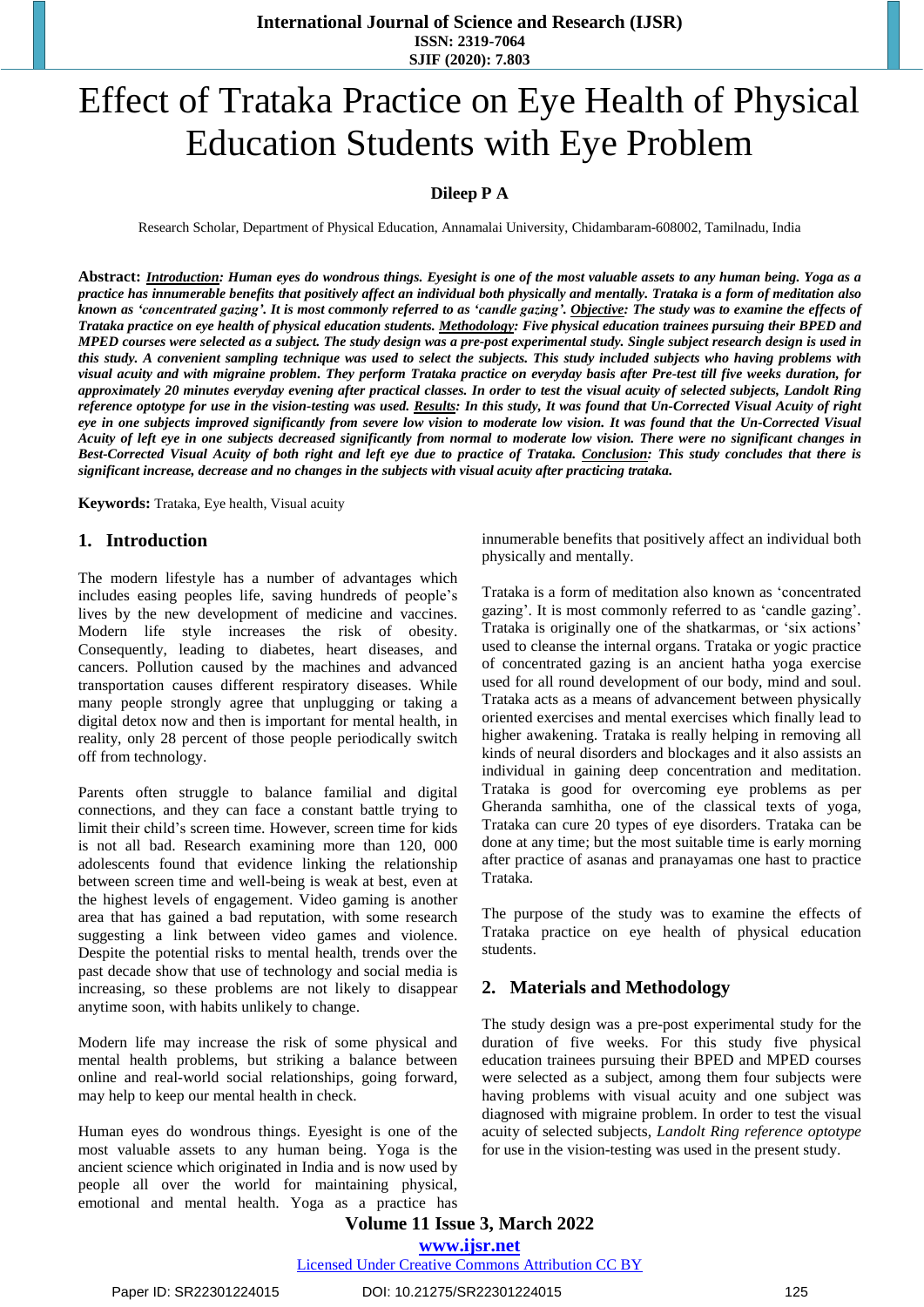# **International Journal of Science and Research (IJSR) ISSN: 2319-7064 SJIF (2020): 7.803**

#### **Administering Test**

All the subjects were referred to Shankara Eye Hospital, Shivamogga for Visual acuity test-both Uncorrected visual acuity and Best Corrected Visual Acuity. The values were given in full range of visual acuity values in the recommended step size of 0.1 log unit from normal vision to near blindness (International Council of Ophthalmology, Visual Acuity Measurement Standard, 1984). Single subject research design is useful when the researcher is attempting to change the behavior of an individual or a small group of individuals and wishes to document that change. First, the dependent variable (Visual acuity) is measured repeatedly over time (in weeks) at regular intervals. Second, the study is divided into distinct phases, and the participant is tested under one condition per phase. The results on Uncorrected visual acuity and Best Corrected Visual Acuity were tested against the available norms given by International Council of Ophthalmology (Kyoto, 1978). Single-subject research differs from group research in the way the data are typically analyzed. Single-subject research, by contrast, relies heavily on a very different approach called *'visual inspection'*. This involves, the plotting of individual participants' data, examining the data, and making judgements about whether and to what extent the independent variable (Trataka) had an effect on the dependent variable (Visual acuity). In visually inspecting their data, single-subject researchers take several factors into account.

## **Experimental Protocol**

Trataka practice was done on everyday basis after Pre-test till five weeks duration. 'Jatur Trataka' and 'Jyothir Trataka' were practiced individually in a closed room setting under the supervision of investigator. The treatment in the form of Trataka practice was done for approximately 20 minutes everyday evening after practical classes.

**Jatur Trataka –** Gazing the tip of index finger at the level of eyes without bliking. **Jyothir Trataka –** Gazing the whole flame at the level of eyes without blinking.

# **3. Results and Discussion**

**Table 1:** Results of Un-Corrected Visual Acuity of right eye in physical education trainees with visual problems

|           | <b>UCVA</b> | Normative            | <b>UCVA</b> | Normative                     |
|-----------|-------------|----------------------|-------------|-------------------------------|
|           | Pre Test    | category             | Post test   | Category                      |
| Subject 1 | 4/60        | Severe low<br>vision | 6/60        | Severe low vision             |
| Subject 2 | 2/36        | Severe low<br>vision | 6/36        | <b>Moderate low</b><br>vision |
| Subject 3 | 2/60        | Severe low<br>vision | 4/60        | Severe low vision             |
| Subject 4 | 4/60        | Severe low<br>vision | 6/60        | Severe low vision             |

The Un-Corrected Visual Acuity of right eye in physical education trainees with visual problems improved from severe low vision to moderate low vision in one case (as stated in Table-1). In all other cases, the normative category did not change after five weeks of Trataka practice. Although slight improvement was observed in some subjects, but it was not good enough to find a change in normative category.

|  |  |  |  |  |  | Table 2: Results of Un-Corrected Visual Acuity of left eye |
|--|--|--|--|--|--|------------------------------------------------------------|
|  |  |  |  |  |  |                                                            |

| in physical education trainees with visual problems |             |              |             |                     |  |  |
|-----------------------------------------------------|-------------|--------------|-------------|---------------------|--|--|
|                                                     | <b>UCVA</b> | Normative    | <b>UCVA</b> | Normative           |  |  |
|                                                     | Pre Test    | category     | Post Test   | category            |  |  |
| Subject 1                                           | 4/60        | Severe low   | 6/60        | Severe low          |  |  |
|                                                     |             | vision       |             | vision              |  |  |
| Subject 2                                           | 6/36        | Moderate low | 6/36        | Moderate low        |  |  |
|                                                     |             | vision       |             | vision              |  |  |
|                                                     | 6/60        | Severe low   | 6/60        | Severe low          |  |  |
| Subject 3                                           |             | vision       |             | vision              |  |  |
| Subject 4                                           | 6/9         | Normal       | 6/36        | <b>Moderate low</b> |  |  |
|                                                     |             |              |             | vision              |  |  |

The Un-Corrected Visual Acuity of left eye in physical education trainees with visual problems decreased from normal to moderate low vision in one case (as stated in Table-2). In all other cases, the normative category did not change after five weeks of Trataka practice. Although slight improvement was observed in some subjects, but it was not good enough to find a change in normative category.

| <b>Table 3:</b> Results of Best-Corrected Visual Acuity of right |
|------------------------------------------------------------------|
| eye in physical education trainees with visual problems          |

|           | <b>BCVA</b> | Normative              | <b>BCVA</b> | Normative              |
|-----------|-------------|------------------------|-------------|------------------------|
|           | Pre Test    | Post Test<br>category  |             | category               |
| Subject 1 | 6/6         | Normal                 | 6/6         | Normal                 |
| Subject 2 | 6/6         | Normal                 | 6/6         | Normal                 |
| Subject 3 | 6/24        | Moderate<br>low vision | 6/24        | Moderate<br>low vision |
| Subject 4 | 6/12        | Normal                 | 6/12        | Normal                 |

**Table 4:** Results of Best-Corrected Visual Acuity of left eye in physical education trainees with visual problems

|           | <b>BCVA</b> | Normative | <b>BCVA</b> | Normative |
|-----------|-------------|-----------|-------------|-----------|
|           | Pre test    | category  | Post test   | category  |
| Subject 1 | 6/6         | Normal    | 6/6         | Normal    |
| Subject 2 | 6/6         | Normal    | 6/6         | Normal    |
| Subject 3 | 6/9         | Normal    | 6/9         | Normal    |
| Subject 4 | 6/18        | Normal    | 6/9         | Normal    |

The Best-Corrected Visual Acuity of both right and left eye in physical education trainees with visual problems did not change after five weeks of Trataka practice (as stated in Table-3 & 4) Although slight improvement was observed in some subjects, but it was not good enough to find a change in normative category.

The subjects are practiced this experiment for only five weeks which may be short duration to show an significant changes.

# **4. Conclusions**

Mixed results were found in eye health of physical education trainees with eye problems following five weeks Trataka practice. It was found that the Un-Corrected Visual Acuity of right eye in one subjects improved significantly from severe low vision to moderate low vision. It was found that the Un-Corrected Visual Acuity of left eye in one subjects decreased significantly from normal to moderate low vision. There were no significant changes in Best-Corrected Visual Acuity of right eye due to practice of Trataka. There were no significant changes in Best-Corrected Visual Acuity of left eye due to practice of Trataka.

**Volume 11 Issue 3, March 2022 www.ijsr.net**

Licensed Under Creative Commons Attribution CC BY